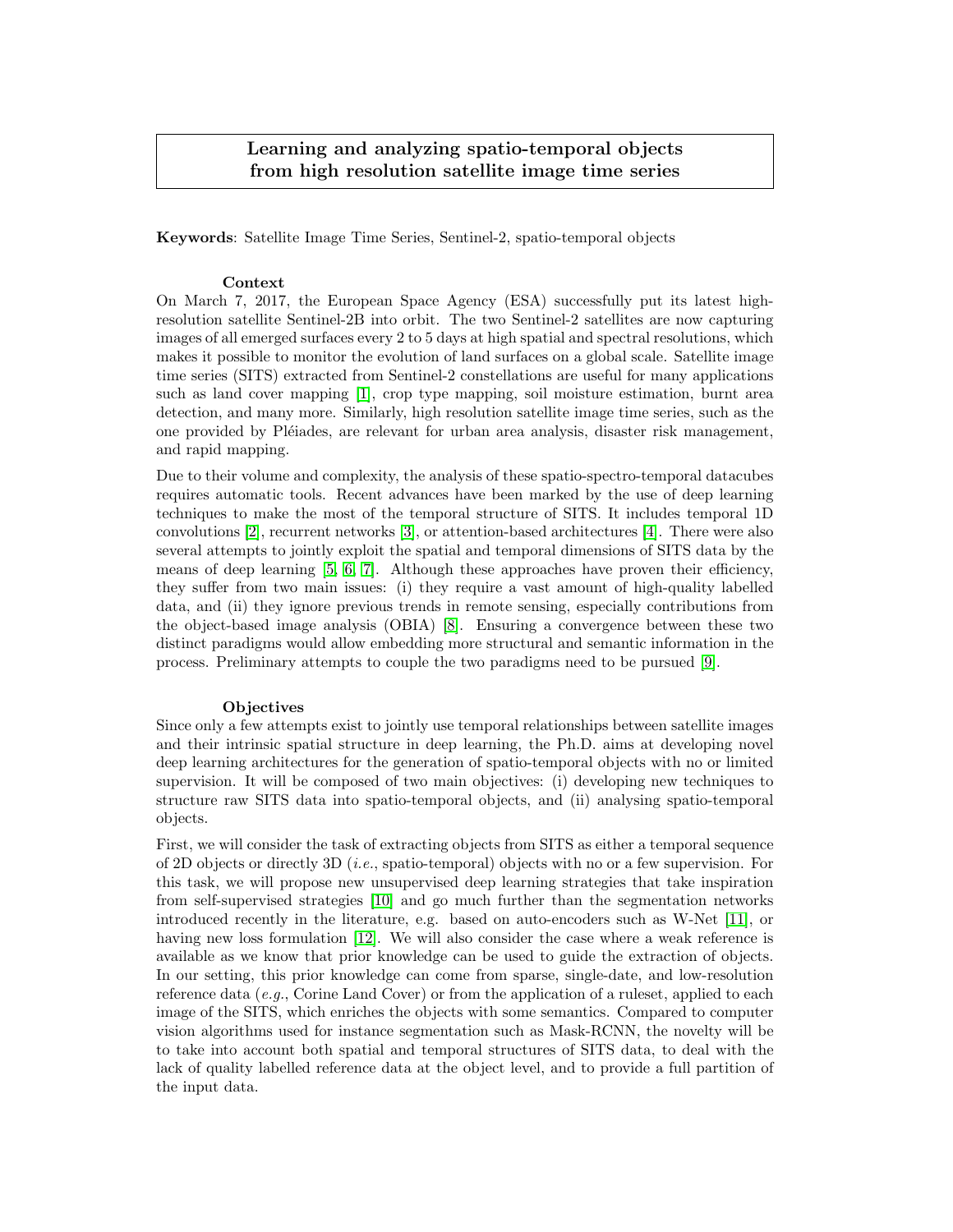Second, we will develop new methods to analyze the produced spatio-temporal objects. We will still consider the deep learning framework as a methodology to perform object-based time series analysis. To do so, we will represent objects as nodes in a spatio-temporal graph, such as Graph CNNs [\[13\]](#page-2-4) and their formulation in the spatio-temporal domain [\[14\]](#page-2-5). This representation will be then used for classical applications such as land cover mapping. We will also propose and evaluate similarity measures between nodes in the graph representation to cluster the data.

Candidate profile: We are looking for a candidate with strong data analysis, machine learning, and image processing skills, who is familiar with deep learning techniques. The candidate should also have excellent programming skills in at least one language (Python,  $C/C++$ , *etc.*). Knowledge of time series analysis and remote sensing techniques will be appreciated. Good communication skills (at least in English) are required.

Supervision and Collaboration: The Ph.D. candidate will be supervised by Dr. Charlotte Pelletier and Prof. Sébastien Lefèvre, who specialized in time series analysis, deep learning techniques, data science, and image processing. The PhD thesis will be conducted at Université Bretagne Sud, IRISA lab, in Vannes, France. There will also be frequent interactions with Stéphane May from the French Spatial Agency (CNES). The candidate will also benefit from strong international collaborations, for example with

the Department of Geoinformatics, Z GIS, Paris Lodron University Salzburg, Austria.

Funding: The Ph.D. position will be fully funded by the French space agency (CNES) and the region.

Application: To apply for this position, please send a resume, a motivation letter explaining your understanding and interest in the topic, your Bachelor (Licence) and Master (or equivalent) transcripts, and name and emails of two referees to [charlotte.pelletier@](charlotte.pelletier@univ-ubs.fr) [univ-ubs.fr](charlotte.pelletier@univ-ubs.fr). You can send your application until March 16 2022.

## References

- <span id="page-1-0"></span>[1] Inglada, J., Vincent, A., Arias, M., Tardy, B., Morin, D., & Rodes, I. (2017). Operational high resolution land cover map production at the country scale using satellite image time series. Remote Sensing, 9(1), 95.
- <span id="page-1-1"></span>[2] Pelletier, C., Webb, G. I., & Petitjean, F. (2019). Temporal convolutional neural network for the classification of satellite image time series. Remote Sensing, 11(5), 523.
- <span id="page-1-2"></span>[3] Rußwurm, M., & Korner, M. (2017). Temporal vegetation modelling using long short-term memory networks for crop identification from medium-resolution multi-spectral satellite images. In Proceedings of the IEEE Conference on Computer Vision and Pattern Recognition Workshops (pp. 11-19).
- <span id="page-1-3"></span>[4] Rußwurm, M., & Körner, M. (2020). Self-attention for raw optical satellite time series classification. ISPRS Journal of Photogrammetry and Remote Sensing, 169, 421-435.
- <span id="page-1-4"></span>[5] Rußwurm, M., & K¨orner, M. (2018). Multi-temporal land cover classification with sequential recurrent encoders. ISPRS International Journal of Geo-Information, 7(4), 129.
- <span id="page-1-5"></span>[6] Interdonato, R., Ienco, D., Gaetano, R., & Ose, K. (2019). DuPLO: A DUal view Point deep Learning architecture for time series classificatiOn. ISPRS Journal of Photogrammetry and Remote Sensing, 149, 91-104.
- <span id="page-1-6"></span>[7] Saint Fare Garnot, V., Landrieu, L., Giordano, S., & Chehata, N. (2020). Satellite image time series classification with pixel-set encoders and temporal self-attention. In Proceedings of the IEEE/CVF Conference on Computer Vision and Pattern Recognition (pp. 12325-12334).
- <span id="page-1-7"></span>[8] Blaschke, T., Lang, S., & Hay, G. (Eds.). (2008). Object-based image analysis: spatial concepts for knowledge-driven remote sensing applications. Springer Science& Business Media.